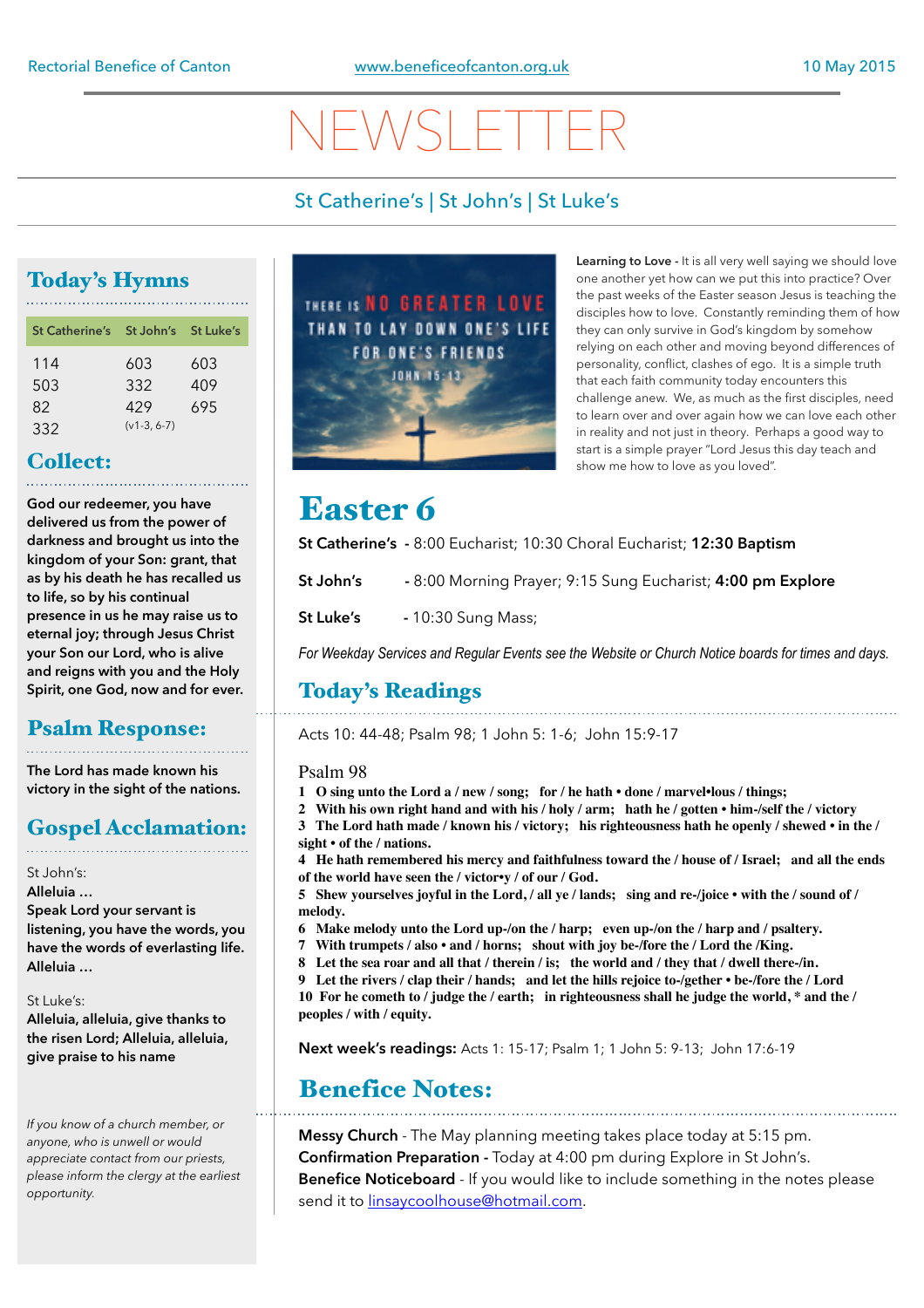### Rectorial Benefice of Canton [www.beneficeofcanton.org.uk](http://www.beneficeofcanton.org.uk) 10 May 2015

**Vestry Home Group -** Thursdays 7-9pm in St John's - Informal bible study exploring the Gospel readings - All are welcome! **Explore** - Today at 4:00 pm when we'll worship God via the music of Taize and walking around a labyrinth.

Youth Team - The youth team met last week to look at a programme for the forthcoming youth club nights we'll be hosting from the the first week of June. It was a successful meeting and included lots of new faces. If you would like to know more or get involved pleas contact Fr Phelim.

**Battle of the Bands** - this will be a music event for young people from year 9 upwards taking place on Saturday 4 July. Application forms available are now available (see Facebook.com/CantonBOB).

**Soul Survivor August 2015** - Soul Survivor is a 5 day event for Christian Youth Groups and teenage Christians (aged 12+) in Shepton Mallet. Application forms at the back of the Church. For more info: [soulsurvivor.com](http://soulsurvivor.com) 

**Christian Aid Week (1) -** It begins this Sunday (May 10th). A big thank you to those who are collecting in streets. Today you will have a letter and an envelope explaining what we do. Please feel free to **take some envelopes (and a collector's badge to prove that you're authentic) to neighbours, friends, social contacts, workplace or local pub.** Collect info,

materials and get information from Lynda ( 02920 214282)or Diana (02921 400367/07754169373).

**Christian Aid Week (2) -** This is one of the few occasions when we can give collectively as a church to people more unfortunate than ourselves. This year, the focus is on helping women in Ethiopia. We have invited the local representative from CA to visit each of our Churches and explain something of their work. She'll visit St Luke's on 17 May, St Catherine's on 7 June and St John's on 14 June. Messy Church in May will also look at the work of Christian Aid.

## St Catherine's Notes:

**Hall Bookings -** To book the Hall contact the clergy or email [hall.stcatherines@gmail.com](mailto:hall.stcatherines@gmail.com). **Gardening Club** - Every Tuesday from 1:30 until 3:00 pm. All are welcome. For more details ask Hilary or Gareth.

## St John's Notes:

**Funeral** - This week we say farewell to Kenneth Keatley (RIP) on Wednesday 13 May at 1:45 pm in St John's. **Table Top Sale -** On Saturday 16 May at 10:00 am. Also, the **Monthly Lunch** is on Friday 22 May at 12 noon. **Schools' Concert** - Local primary schools will be visiting St John's for their schools' concert on Monday 18 May at 6:30 pm. **Ty Bronna -** The collection this month (May) is for cereals.

## St Luke's Notes:

**Ascension Thursday** - Sung Mass for the Ascension at 7:30 pm this Thursday 14 May. All are welcome. **Christian Aid** - The Sunday school will be learning all about CA today then will be selling cakes for them on May 17. **Hall Bookings -** To book the Hall please contact Jackie or Haydn Page on 029 2091 3808 [haydnpage@hotmail.co.uk](mailto:haydnpage@hotmail.co.uk)

**Recently Departed:** Kenneth Keatley, Edward Haines, Ron Teagle, Irene Benson, Roy Lisle, Clifford Scantlebury, Anthony Green, Arthur Edwards & Margaret Deyton-Jones.

### This Week in the Benefice: (Diocesan Prayer / Anglican Prayer Cycle / Events and Services)

**Sun 10** Pen Rhondda Fawr, Philip Leyshon (Pin C); Nike, Nigeria; **Mon 11** Pontrhondda, Peter Gale (V); Nnewi (Niger, Nigeria); **Rogation Day Tues 12** Rhondda Fach Uchaf, David Jones (Pin C); North Central Philippines (Philippines); **Rogation Day Wed 13**The staff at the Diocesan Office; North Carolina; **Rogation Day Thur 14**Porth Newydd, Jeffrey Thomas (Pin C); **Ascension Day; 7:30 pm Mass in St Luke's Fri 15** Tonypandy w Clydach Vale and Williamstown; North Dakota; **St Matthew, Apostle Sat 16** Tonyrefail and Gilfach Goch, Canon Ruth Moverley; (V) North East India (North India) **Sun 17** Ynyshir ,Paul Bigmore(V); North Eastern Caribbean & Aruba- (West Indies)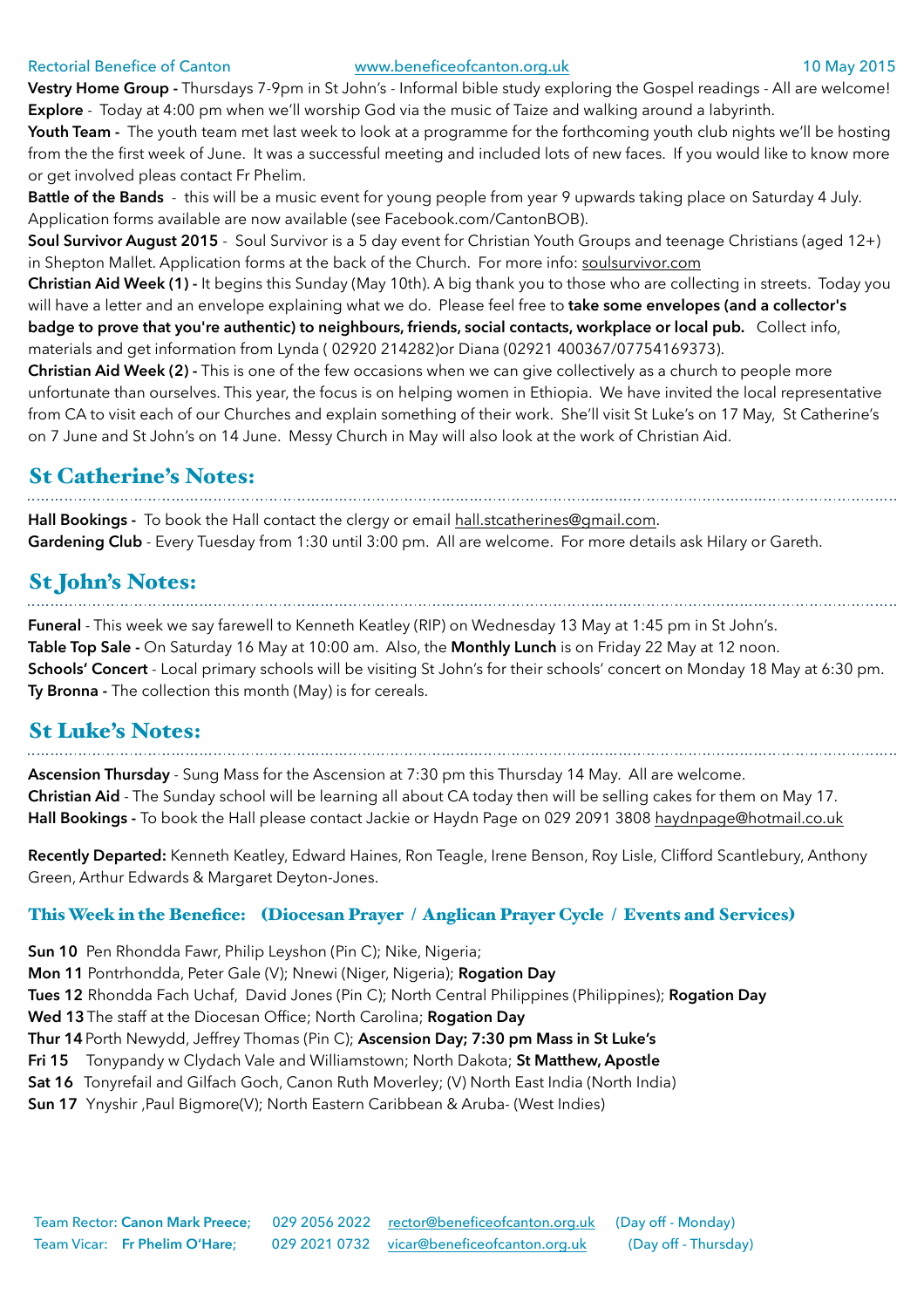## **The Lord has made known his victory in the sight of the nations**

## **10 May 2015 – Sixth Sunday of Easter**

## **First Reading**

A reading from the Acts of the Apostles.

While Peter was still speaking, the Holy Spirit fell upon all who heard the word. The circumcised believers who had come with Peter were astounded that the gift of the Holy Spirit had been poured out even on the Gentiles, for they heard them speaking in tongues and extolling God. Then Peter said, 'Can anyone withhold the water for baptizing these people who have received the Holy Spirit just as we have?' So he ordered them to be baptized in the name of Jesus Christ. Then they invited him to stay for several days.

*Acts 10. 44-48*

This is the word of the Lord. **Thanks be to God.**

### *Psalm 98*

R **The Lord has made known his victory in the sight of the nations.** Sing to the Lord a new song, for he has done marvellous things. With his right hand and his holy arm has he won for himself the victory. **R** The Lord has made known his victory; his righteousness has he openly shown in the sight of the nations. He remembers his mercy and faithfulness to the house of Israel, and all the ends of the earth have seen the victory of our God. **R** Shout with joy to the Lord, all you lands; lift up your voice, rejoice and sing. Sing to the Lord with the harp, with the harp and the voice of song. With trumpets and the sound of the horn shout with joy before the King, the Lord. **R** Let the sea make a noise and all that is in it, the lands and those who dwell therein. Let the rivers clap their hands, and let the hills ring out with joy before the Lord, when he comes to judge the earth. In righteousness shall he judge the world, and the peoples with equity. **R** R **The Lord has made known his victory in the sight of the nations.**